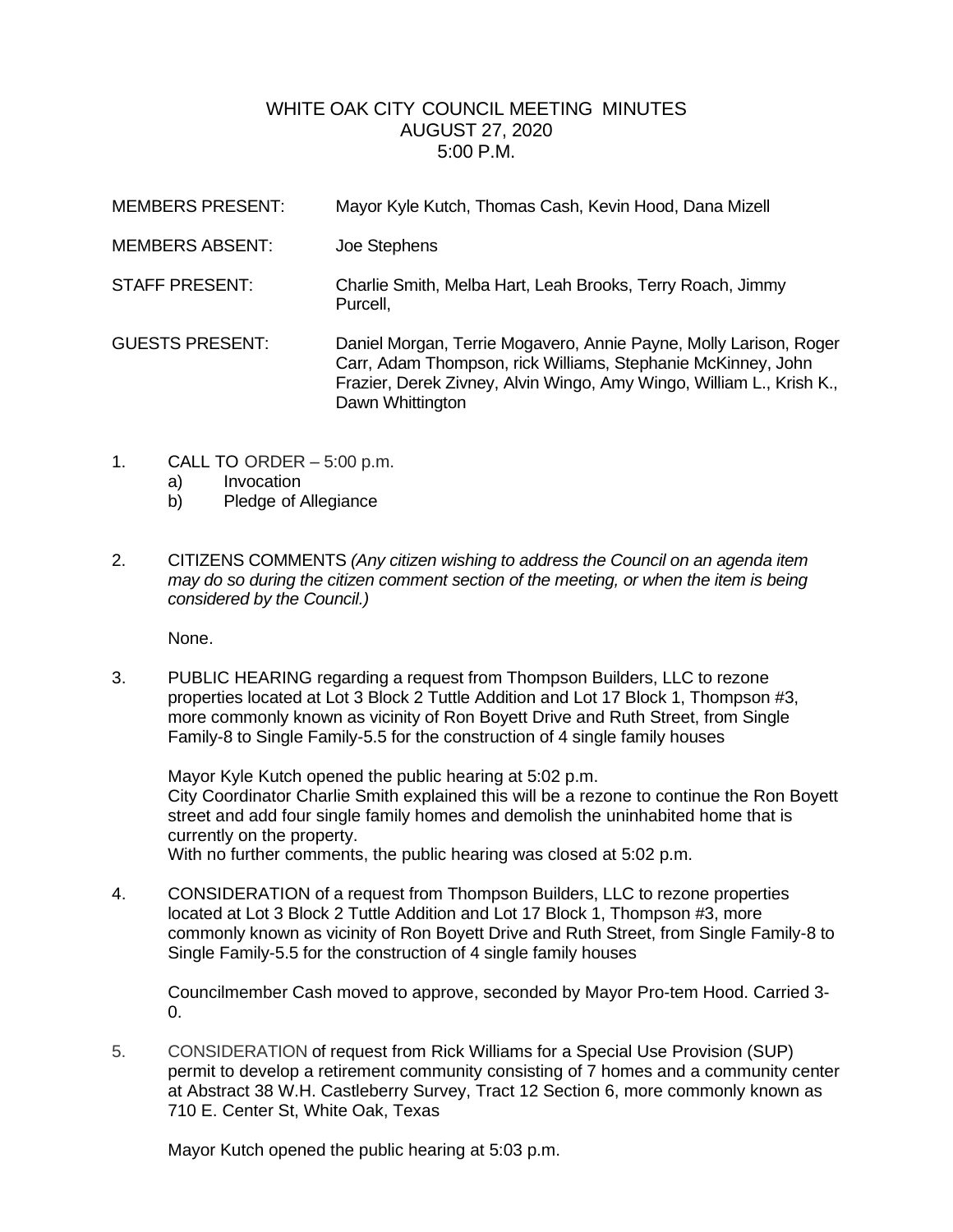Rick Williams explains this will be an all rental retirement community of 6 or 7 detached single-family homes for individuals 55 years of age or older. Charlie Smith explained that these units cannot be sold individually since this is a SUP. With no further comments, the public hearing was closed at 5:05 p.m.

6. CONSIDERATION of request from Rick Williams for a Special Use Provision (SUP) permit to develop a retirement community consisting of 7 homes and a community center at Abstract 38 W.H. Castleberry Survey, Tract 12 Section 6, more commonly known as 710 E. Center St, White Oak, Texas

Mayor Pro-tem Hood moved to approve, seconded by Councilmember Cash. Carried 3-0.

7. PUBLIC HEARING regarding a request from White Oak PropCo, LLC to rezone 9.50 acres at Abstract 92 GW Hooper Survey Tract 72-01, Section 1, more commonly known as 1503 N. White Oak Road, White Oak, Texas from Agricultural to Retail/Highway **Commercial** 

Mayor Kutch opened the public hearing at 5:06 p.m.

Annie Payne and Terrie Mogavero expressed objections about the location of the proposed site because it may devalue Annie Payne's property located directly behind the site and make it less desirable for resale in the future. They also voiced concerns about residents wandering onto their property and possibly getting hurt in the pond or by their animals. Roger Carr expressed desires to work with the facility to create a through street for the residents directly behind the property, himself and Annie Payne specifically, so they do not have to navigate the trailer park road which is currently their only way to or from their properties. Carr also expressed concerns the city infrastructure in place such as the first responders may not be adequate.

Ronnie Myrick and Dawne Smith that made the request were unable to attend due to Hurricane Laura. Stephanie McKinney presented information on their behalf due to the teleconference unable to connect.

Stephanie McKinney expressed her client's willingness to work with the surrounding properties keeping in mind the new owners would have abandoned wells and two pipelines to contend with. This facility has its own transport therefore the only time an ambulance would be necessary was for emergencies and the ambulances do not usually use their sirens. McKinney also stated her clients would eventually like to add a doctor's office and a pharmacy on location that would also be available to citizens. The facility would also be interested in partnering with the school for on-site culinary and nursing education. The construction of the facility would be designed to fit the local environment.

Charlie Smith commented that transports go through EMS, currently provided by Christus EMS, and if there were increased calls it could possibly mean another ambulance station in White Oak.

Daniel Morgan stated he works in Kilgore and since he has been there, he has not had to respond to their Kilgore facility once and there are no traffic issues even during shift changes or because of emergency responses.

Another attendee stated she would take comfort in a facility like this locally for family as it allows for an ease of frequent visits to family members.

With no further comments, the public hearing was closed at 5:37 p.m.

8. CONSIDERATION of request from White Oak PropCo, LLC to rezone 9.50 acres at Abstract 92 GW Hooper Survey Tract 72-01, Section 1, more commonly known as 1503 N. White Oak Road, White Oak, Texas from Agricultural to Retail/Highway Commercial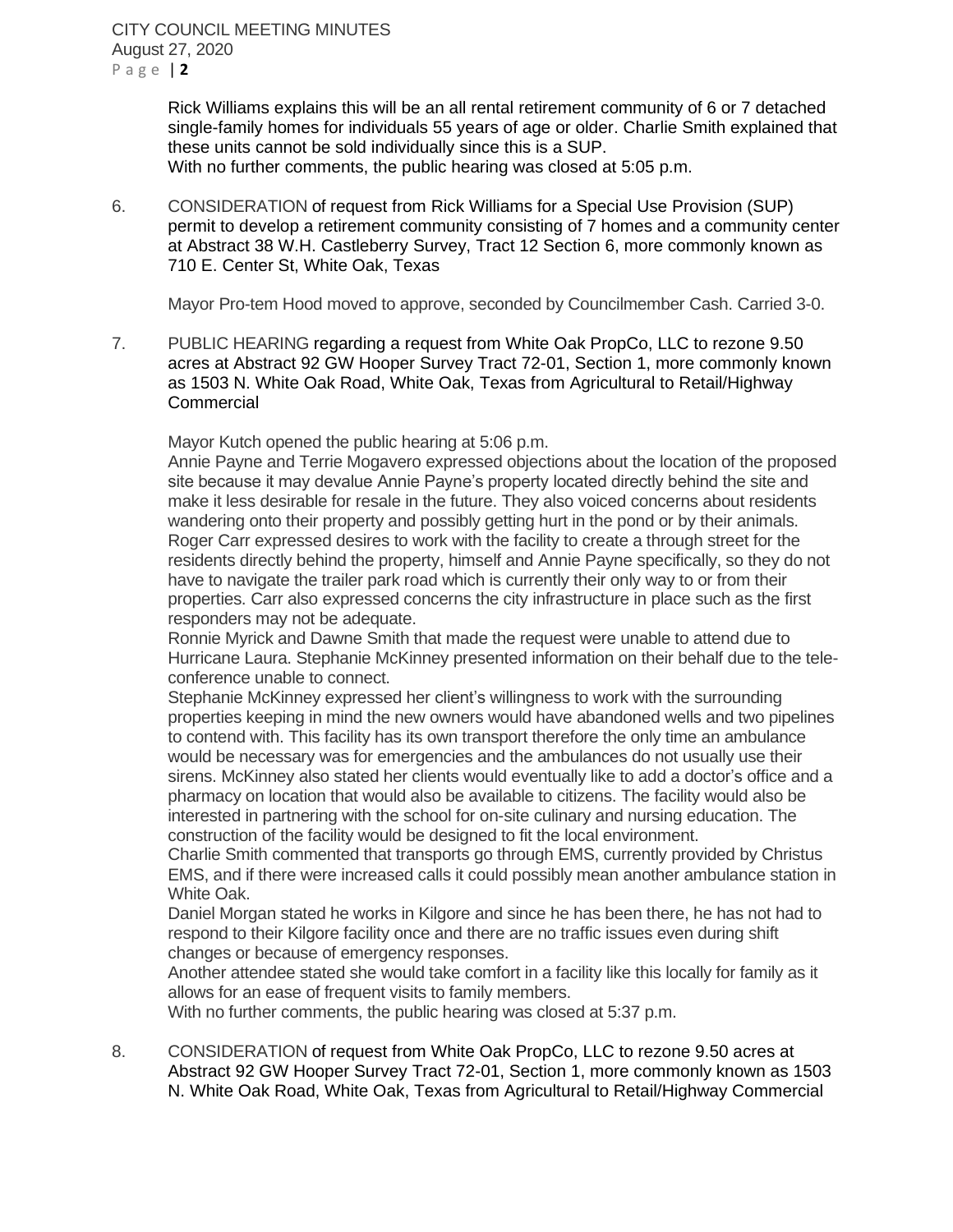Mayor Pro-tem Hood asked if the facility would have to present the plans to the City prior to building, Charlie Smith advised it would go through the normal building processes the City requires which includes presenting plans to the City for departmental approvals as well as abiding State guidelines for such facilities.

Councilmember Mizell confirmed the City would not be responsible for the maintenance on the easement if granted between the facility and the surrounding properties.

Councilmember Mizell moved to approve the rezone with the understanding that if the nursing facility is not built, the property will revert back to Agricultural, seconded by Mayor Pro-tem Hood. Carried 3-0.

9. PUBLIC HEARING regarding a request from White Oak PropCo, LLC. for a Special Use Provision Permit (SUP) for a skilled nursing facility to be located at Abstract 92 GW Hooper Survey Tract 72-01, Section 1, more commonly known as 1503 N. White Oak Road

Mayor Kutch opened the public hearing at 5:40 p.m. With no comments, the public hearing was closed at 5:41 p.m.

10. CONSIDERATION of request from White Oak PropCo, LLC for a Special Use Provision Permit (SUP) for a skilled nursing facility to be located at Abstract 92 GW Hooper Survey Tract 72-01, Section 1, more commonly known as 1503 N. White Oak Road

Councilmember Cash moves to approve, seconded by Councilmember Mizell. Carried 3-0.

11. PUBLIC HEARING on proposed tax rate of .60240/\$100 for fiscal year 2021

Mayor Kutch opened the public hearing at 5:42 p.m.

Melba Hart explained the new terminology for effective rate (now no-new-revenue rate) and rollback rate (now voter-approval rate) and advised the proposed rate is the same rate as last year however it is \$0.01 above the no-new-revenue rate. This will raise \$62,081 more than last year's budget with \$30,660 from new properties added to the tax rolls. With no further comments, the public hearing was closed at 5:43 p.m.

12. PUBLIC HEARING of budget for fiscal year 2021

Mayor Kutch opened the public hearing at 5:43 p.m.

Melba Hart explained a balanced budget has been presented with a conservative estimate on sales tax however with the gradual uptick currently being experienced she is optimistic about that figure. Hart explained concession operation for the splash pad have been eliminated, resulting in a reduction of \$8,400 in part time salaries as well as the \$4,000 for concession supply expenses. This budget also includes a 2% COLA for employees. Capital items for the general fund include half of the cost of a back-up computer system, Fire Department communication equipment and SCBA's, street work and new splash pad matting. Utility Fund includes rate increase of \$4.50 to the base rate for both water and sewer. Capital items total \$671,837 and include half of the cost of a back-up computer system, painting storage tanks (inside and out), utility vehicle SCADA system, computer upgrade for SCADA, water pump replacement, sludge pumps, polymer mixer, variable frequency drive and disinfection bulb replacements. Capital expenses results in a deficit budget for utility fund of \$298,869 to come out of reserves. With no further comments, the public meeting was closed at 5:47 p.m.